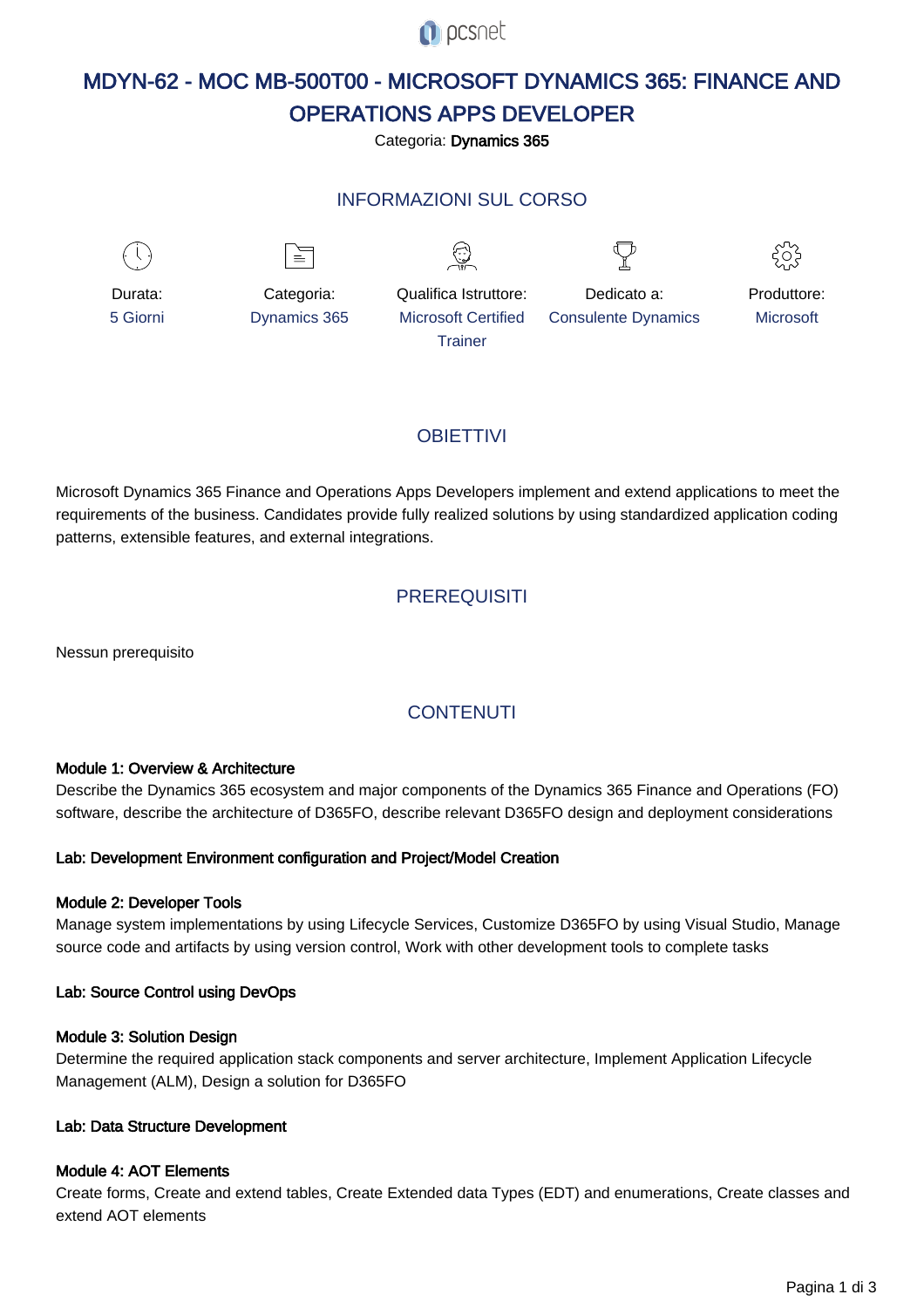

## Lab: Metadata Extension & Development

### Module 5: Code Development & Testing

Develop X++ code, Develop object-oriented code, Extend D365 FO functionality, Describe test framework and tools, Perform Unit Testing

### Lab: Code Extension & Development

### Module 6: Data Migration

Describe migration tools and methodologies, Plan Migration strategy, Prepare data for migration and migrate data

## Lab: Data Export/Import using Data Entity

#### Lab: Recurring Data Transfer

#### Module 7: Frameworks

Implement D365 FO functionality

#### Lab: SysExtension Framework

#### Module 8: Integration

Identify Data integration patterns and scenarios, Implement Data integration concepts and solutions, Implement Recurring integrations, Integrate D365FO with Microsoft Azure, Troubleshoot integration errors, Implement the Data Management Package API

#### Lab: OData Integration

Lab: Logic App Integration

### Lab: Calling an External Web Service

#### Module 9: Reporting

Describe the capabilities and limitations of reporting tools in D365FO, Design, create, and revise Dynamics Reports, Design, create, and revise Dynamics workspaces, Design, create, and revise data sources that connect to data stores external to D365FO

### Lab: Power BI reporting from F&O

### Module 10: Security & Performance

Describe and implement performance tools and LCS Environment Monitoring tools, Implement role-based security policies and requirements, Apply fundamental performance optimization techniques, Optimize performance for batch processes, Optimize user interface performance, Enhance Integration performance, Optimize Report Performance

### Lab: Async & Sandbox Functionality

# **INFO**

Esame: MB-500 - Microsoft Finance and Operations Apps Developer Materiale didattico: Materiale didattico ufficiale Microsoft in formato digitale Costo materiale didattico: 310 € incluso nel prezzo del corso a Calendario